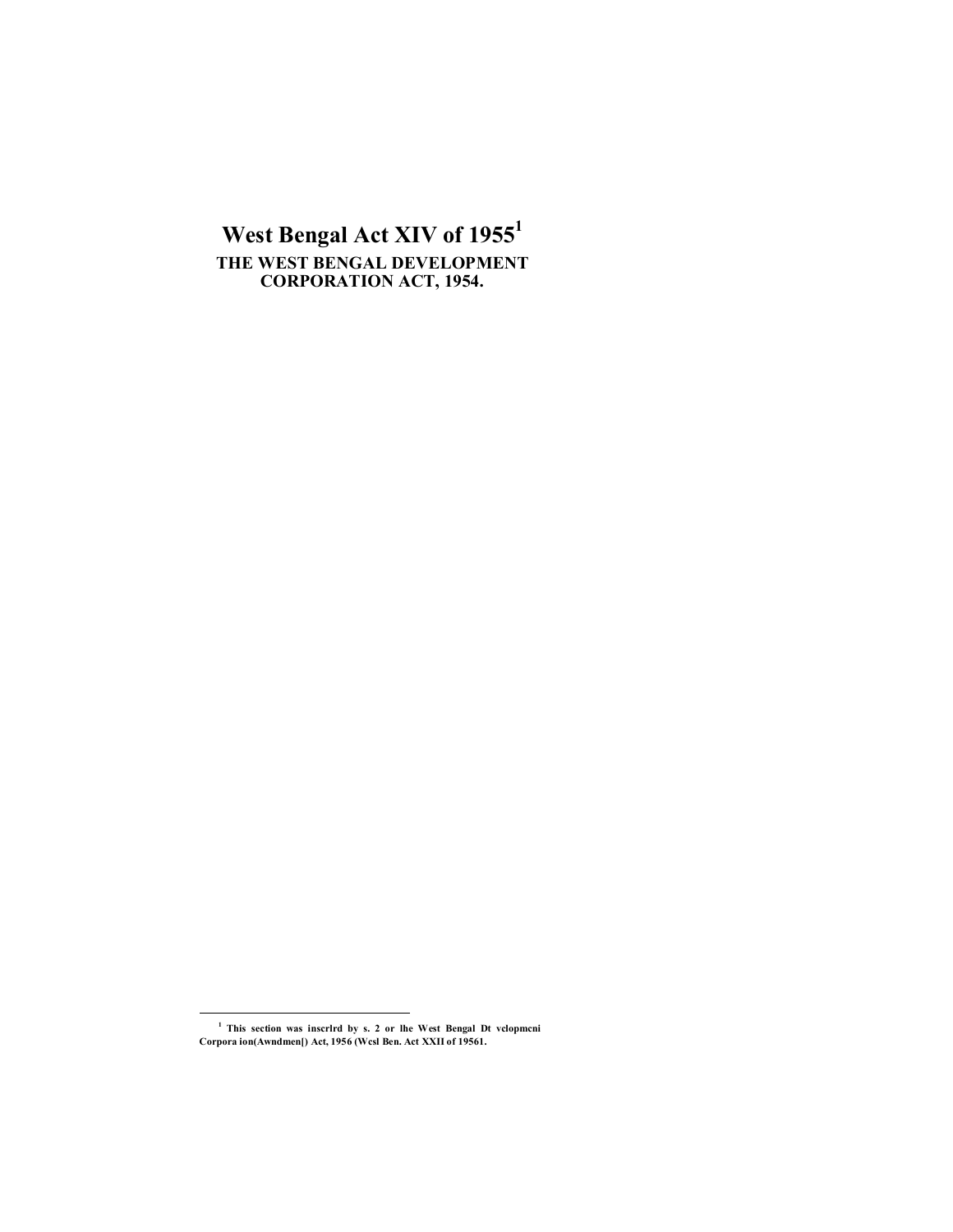| AMENDED |            | West Ben.   Act XXII of |
|---------|------------|-------------------------|
|         | 1956. Wesi | Ben. Acl XK             |
|         | of 1963.   |                         |

# *[2Oth April, J95S.]*

## *An Act to establish a Development Corporation for West Bengal.*

WHEREAS ii is expedient lo provide for the establishment of a Development Corporation for Wesi Bengal.

## It is hereby enacted as follows: $\hat{o}$

| I, (1) This Act may be called the Wesi Bengal Development Corporation Act, 1954,                     |                    |
|------------------------------------------------------------------------------------------------------|--------------------|
| (2) It extends to the whole of Wesi Bengal.                                                          |                    |
| II shall come into force- on such date as the Slate Government may, by<br>(3)                        | commence-<br>ment. |
| notification in the <i>Official Gazette</i> ,, appoint.                                              |                    |
|                                                                                                      |                    |
| 2. In this Act, unless there is anything repugnant in the subject or Definitions, context, $\hat{o}$ |                    |
| (a) "the Corporation" means the Development Corporation                                              |                    |

- established under section 3;
- (b) "Board" means an Executive Board constituted under section 13;
- (c) "prescribed" means prescribed by rules made under this Act.

**Incorporation.** 3. (J) The State Government may, by Notification in the *Official Gazette,* establish a Development Corporation for West Bengal, (2) The Corporation shall be a body corporate by the name notified under

sub-section (1) and having perpetual succession and a common seal and shall by the said name sue and be sued.

*4.* (I) The Corporation shall consist of a Chairman and such number of other members, not exceeding ten, as the Stale Government may think fit to appoint.

**Constitution ofLhc Corporation.**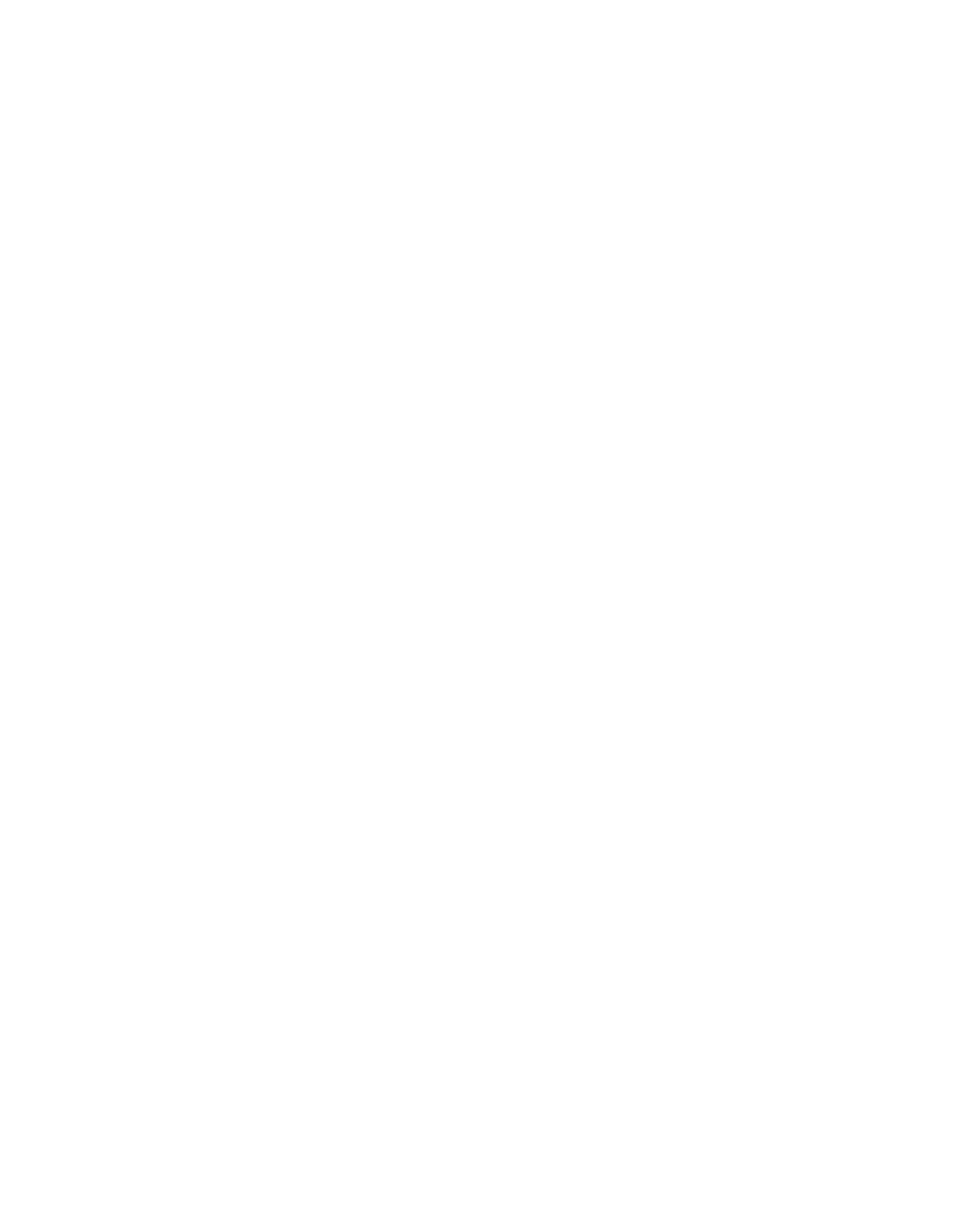### [West Ben. Act 532 *The West Bengal Development Corporation Act. 1954. (Sections 4A-6.)*

(2) The State Government may, if it so thinks fit, appoint one of Hie other members as the Vice-Chairman of the Corporation.

(3) Rules made under this Act shall provide for the representation of the Stale Government in the Corporation and in Ihc event of the capital of the Corporation being raised by the issue of shares to other parties, provision shall also be made for the representation of such share-holders in the Corporation and the manner in which the representatives shall be elected by such shareholders.

(4) The term of office of, and the manner af filling casual vacancies among, the members of the Corporation shall be such as may be prescribed.

'4A. A person shall be disqualified for being chosen as, and for being, a member of the Corporationô

- (a) if he is a lunatic or a person of unsound mind, or
- (b) if he has been adjudged insolvent, or
- (c) if he has been convicted of an offence involving moral turpitude, or "

**DisquaJi Ileal ions for membership.**

in any work being done for, the Corporation except as a share-holder (other than a Director) in an incorporated company, provided that where he is a share-holder, he shall disclose to the Stale Government the nature and extent of the shares held by him in such company, or

(d)if he has directly or indirectly any interest in any subsisting contract made with or

- (e) if he has any financial interest in any of the schemes undertaken by the Corporation for execution, or
	- (f) if he is a member of Parliament or of any Stale Legislature.

**Resign alion of Chairman and members.**

5. The Chairman or any other member of the Corporation may resign his office by giving notice in writing to the State Government and on such resignation being accepted by thai Government, shall be deemed to have vacated his office.

6. The Stale Government may remove from office the Chairman or any other member of the Corporation whoô

**Removal from office of Chairman or member.**

(a) without excusc, sufficient in the opinion of the Stale Government, is absent from more ihan four consecutive meetings of the Corporation,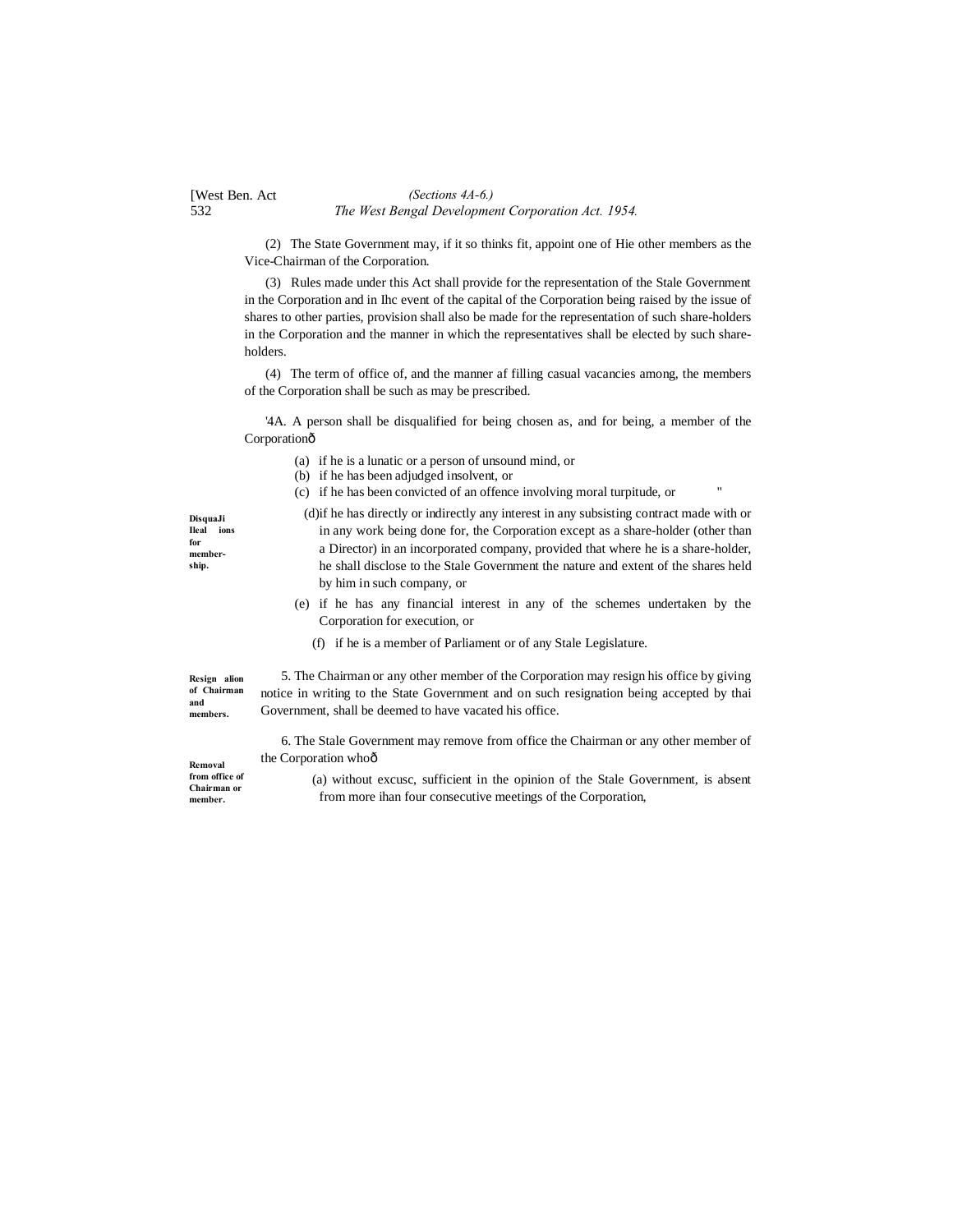### XIV of 1955,] *The West Bengal Development Corporation Act, 1954. (Sections 7-9.)*

(b) has, in the opinion oF the State Government, so abused his position as a member as to render his continuance on the Corporation detrimental to the interest of the Corporation.

7. No act or proceeding of the Corporation shall be invalid by reason only of the existence of any vacancy amongst its members or any defect in the constitution thereof.

**Validity of acts and proceeding s.** 8. (1) The Corporation shall meet at such time and place and shall, subject to the provisions of sub-scctions (2) and (3), observe such rules of procedure in regard to transaction of business at its meetings as may be provided by regulations made under this Act.

**n** of **business.** (2) The person to preside at a meeting of the Corporation shall be the Chairman thereof or in his absence from any meeting, the Vice- Chairman, if any, or in the abscnce of both the Chairman and the Vice- Chairman, such member as may be chosen by the members present from amongst themselve to preside. .

(3) All questions at o meeting of the Corporation shall be decided by majority of votes of the members present and voting and in the case of equality or votes, the Chairman or in his absence any other person presiding shall have a second or casting vote.

9. (1) The Corporation shall have an Administrative Officer and a Chief Accounts Officer, both of whom shall be appointed by the State Government. *(Sections JO-15.)*

10. No person who has directly or indirectly by himself or his partner or agent, any share or in teres I in any contract, by or on behalf of the Corporation or in any schcmc undertaken by ihe Corporation shall become or remain an officer or servant of the Corporation,

> **Administrative Officer and Chief Accounts Office rand**

**other staff.** II. The Corporation may authorise the Administrative Officer, subjcct to such conditions and limitations as il may spccify, lo exercisc such powers and perform such duties as it may deem necessary for the efficient administration of ils business.

12. All orders and decisions of the Corporation shall be authenticated by the signature of the Chairman or any other member authorised by the Corporation in this behalf and all oLhcr instruments issued by the Corporation shall be authenticated by the signature of the Administrative Officer or by any other officer of the Corporation authorised by the Administrative Officer in this behalf.

13. The State Government may, after ascertaining the views of the Corporation, by 'notification in ihe *Official Gazette,* constitute one or more Executive Boards consisting of such number of persons, not exceeding seven, on such terms and for the purpose of executing any particular scheme or schemes as may be specified in the notification.

14. (1) The Board or Boards may appoint such officers and servants as may be necessary for the performance of their functions subject lo sanction by ihe Corporation.

(2) The Administrative Officer of the Corporation shall have general powers of

533

**Transactio**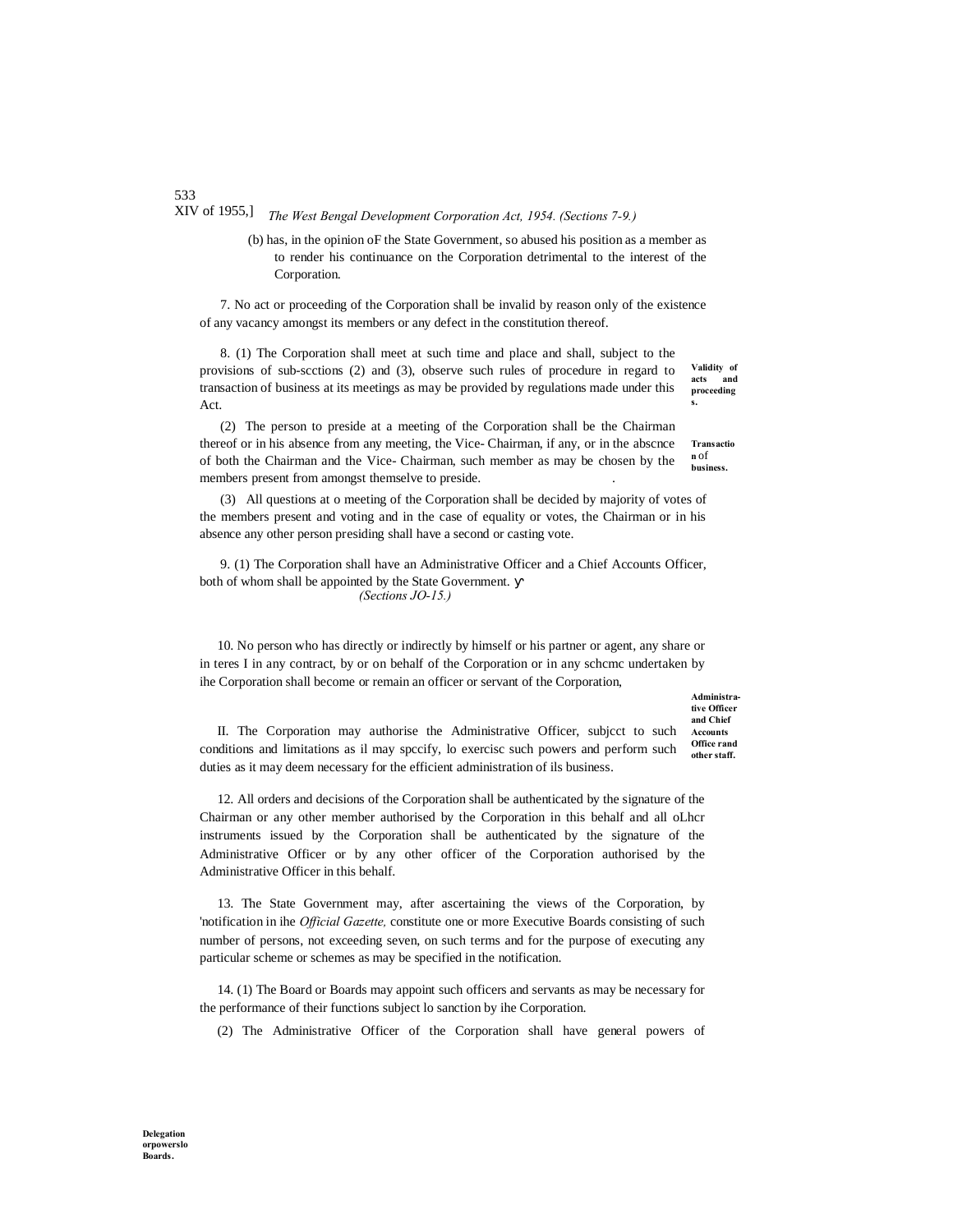[West Ben. Act 534 *The West Bengal Development Corporation Act. 1954.* superintendence and control over the officers and servants appointed by the Board or Boards and the Chief Accounts Officer of the Garnary in shall have the right lo advise ihe Board or Boards on financial matters.

15. The Corporation may delegate lo Ihe Board or Boards all or any of ils powers subject to such conditions and limitations as may be specified, so however that the Board or Boards shall function subjcct to the general control and supervision by the Corporation.

**Officers and servants or Corporation not lo havtf □ny i meres l** 

**'For notification commuting—**

**(a) Itw West Bengal Brick Board,** *see* **notification No, 1645/15-114/56, dated 7.9.57, published in the** *Calcium Gazette.* **of J957, Pan I, page 1385.**

**in contract, tic.**

**[b) (he Wes< Bengal Housing Boaid,** *see* **notification No. 992/2C-66/57. dated 2,2.58, published in (he** *Calcutta Gnzeite* **of 19S8, Part I. page 490,**

**Conferment of |lowers on Administrate OfUccr.**

**Aulhenlica- (ion,**

**Executive Boards.**

**Officers and servants of Boards**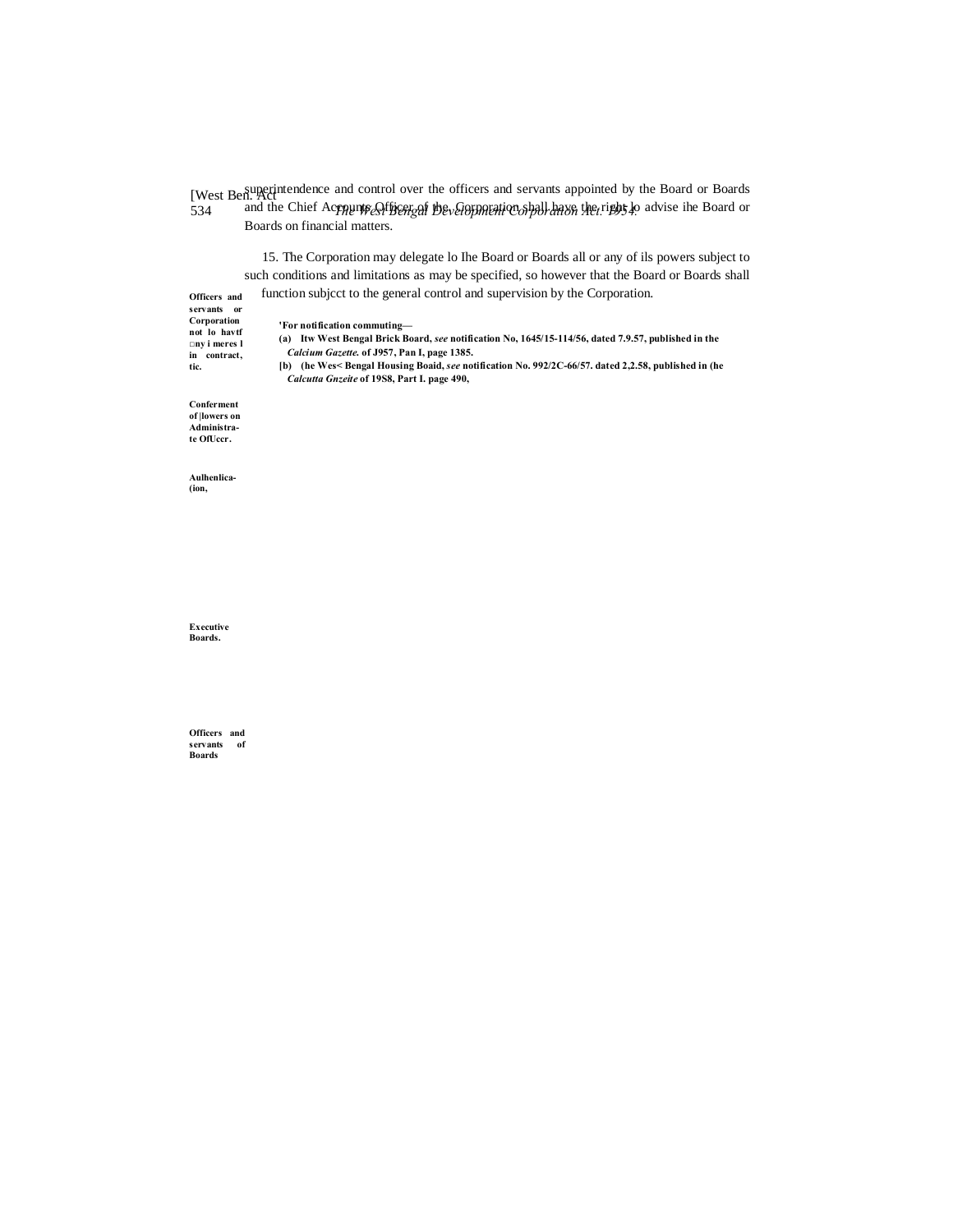# XIV of 1955.] The West Bengal Development Corposations 4th, 1954.

**Development**  16. The Slale Government may, from lime to lime by 'notification in ihc *Official Gazette,* authorise [he Corporation lo undertake development schemes in respect of such objects as may be specified and in particular in respect of  $\hat{0}$ 

- **Sehcmcs.** (1) reclamation and improvement of land for establishing townships or for executing housing schemcs or for agriculture;
- (2) water-supply;
- (3) drainage and irrigation;
- (4) disposal of sewage and manufacture of sewage gas;
- (5) fisheries;
- (6) dairy farms;
- (7) poultry and live-stock;
- (8) manufacture of salt.

17, Subject lo the provisions of ihis Act, the Corporation shall have Powers of powerô lie **Corporauon.**

- (a) to acquire or hold such property both movable and immovable as the Corporation may deem necessary for the purpose of any of ils activities and to lease, sell or otherwise transfer any property held by it; **2 \* \* \* \* \* \* \***
- (b) to purchase by agreement or to take on lease or under any form of tenancy any land and to erect thereon such buildings as may be necessary for the purpose of carrying on its undertakings;
- (c) lo enter into or perform such contract as may be necessary for the performance of its duties and the exercise of its powers under this Act;
- (d) to provide facilities for the consignment, storage and delivery of goods;
- (c) with the prior approval of the Slate Government lo do all other things to facilitate the proper carrying on of the business and the functions of the Corporation.

**'For notifications relating to authorisation ol"lhc West Bengal Development Corporation lo**   $u$ ndertake various development scheme

- **(a)** *tee* **notification No. 7644/1 s—] 14/56, dated 7.9,57, published in the** *Calcutta Gazette* **of 1958, Part 1, pages 3384-3385. (b)** *see* **notification No. 785/2C—66/57, dated 30.1,58. published in the** *Calcutta Gazette* **of**
- **1958, Pan 1, page 430,**
- **(c)** *see* **notification No. 772Q/2C—29/59, dated 26.10.59, published in the** *Calcutta Gazelle* **of 1959, Part I, page 3H92.**
- **(d)** *see* **notification No. 2669/15/28/60, doled 28,3.60. published in Ihc** *Calcutta Gazette* **of I960, Pan I, page 1158.**
- **(e) ice notification No. 3694/23—4/60, dated 2,5.60, published in ihc** *Calcutta Gazette* **of 1960, Part t, page 1582,**
- **The** *Explanation* **to clause (a) of section 17 was omitted by s, 2 of the West Bengal Development Corporation (Amendment) Ac(, 1963 (West Ben. Act XX of 1963).**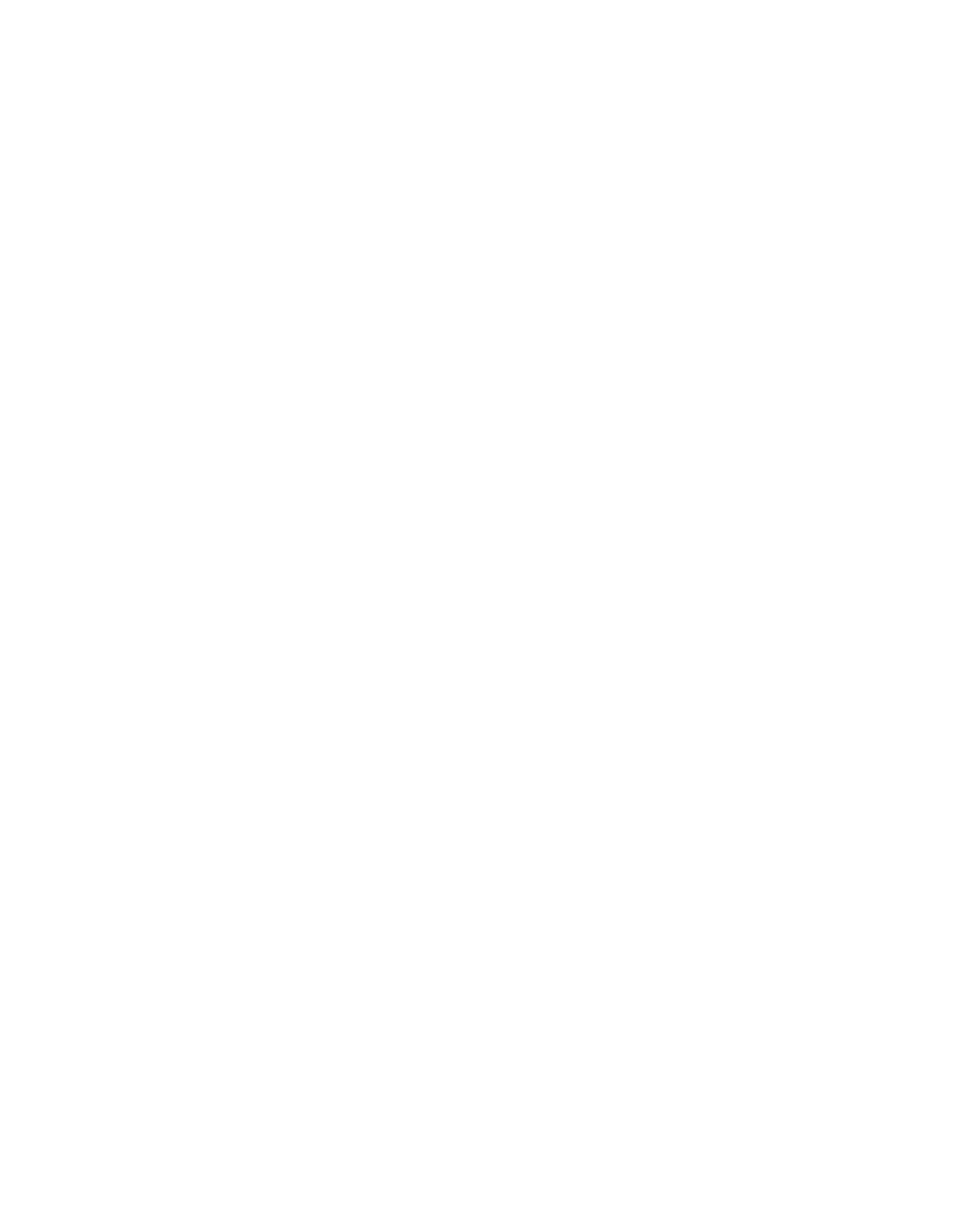**536**

## *(Seclions I7A-19.)*

<sup>1</sup>17A. (1) The Slate Government may, al the cost of ihe Corporation, requisition or acquire any land for purposes of the Corporation in accordance with [he provisions of any law for the lime being in force,

**Requisitioning and , acquisition ofland.**

(2) When land is requisitioned in pursuance of sub-seclion (1), possession thereof shall be made over to the Corporation and Ihe Corporation shall be liable lo pay to the Stale Government such rccurring compensation as may be determined.

(3) When land is acquired in pursuance of sub-section (1) and the cost lias been paid by the Corporation, possession thereof shall be made over to the Corporation and thereupon the acquired land shall vest in the Corporation:

Provided that the Corporation shall remain liable to pay lo the Slate Government any additional compensation which may be payable for acquisition of such land.

18. It shal I be the general principle of the Corporation that in carrying on its undertakings it shall act on business principles.

**Corpora l ion lo act on business principles. Cspii.il ofily Corporation.**

19. (1) The Stale Government may provide lo the Corporation any capital that may be required by it for the purpose of carrying on its undertakings or for purposes connected therewith on such terms and conditions not inconsistent with the provisions of this Acl as ihc Slate Government may determine.

(2) The Corporation may supplement its capital by the issue of shares when so authorised by the State Government.

(3) The authorised capital of the Corporation shall be divided into such number of shares as the Slate Government may determine, and the number of shares which may be subscribed by the State Government and other parties shall also be determined by the State Government:

Provided that the value of the shares to be subscribed hy the State Government shall not be less than fifty-one *per cent,* of the authorised capital.

(4) The allotment of shares lo other parties mentioned in sub-section (3) shall be made by the Corporation in such manner as may be prescribed.

(5) The shares of ihe Corporation shall not be transferable except in accordance with such rules as may be made under this Act.

(6) The Corporation may at any time, with the previous approval of the State Government, redeem the shares issued to the other parties in such manner as may be prescribed.

**'Scclion I7A was inserted by s. 3 of the West Bengal Development Corporation (Amendment) Acl, 1961 (West Ben. Act XX of 1963),**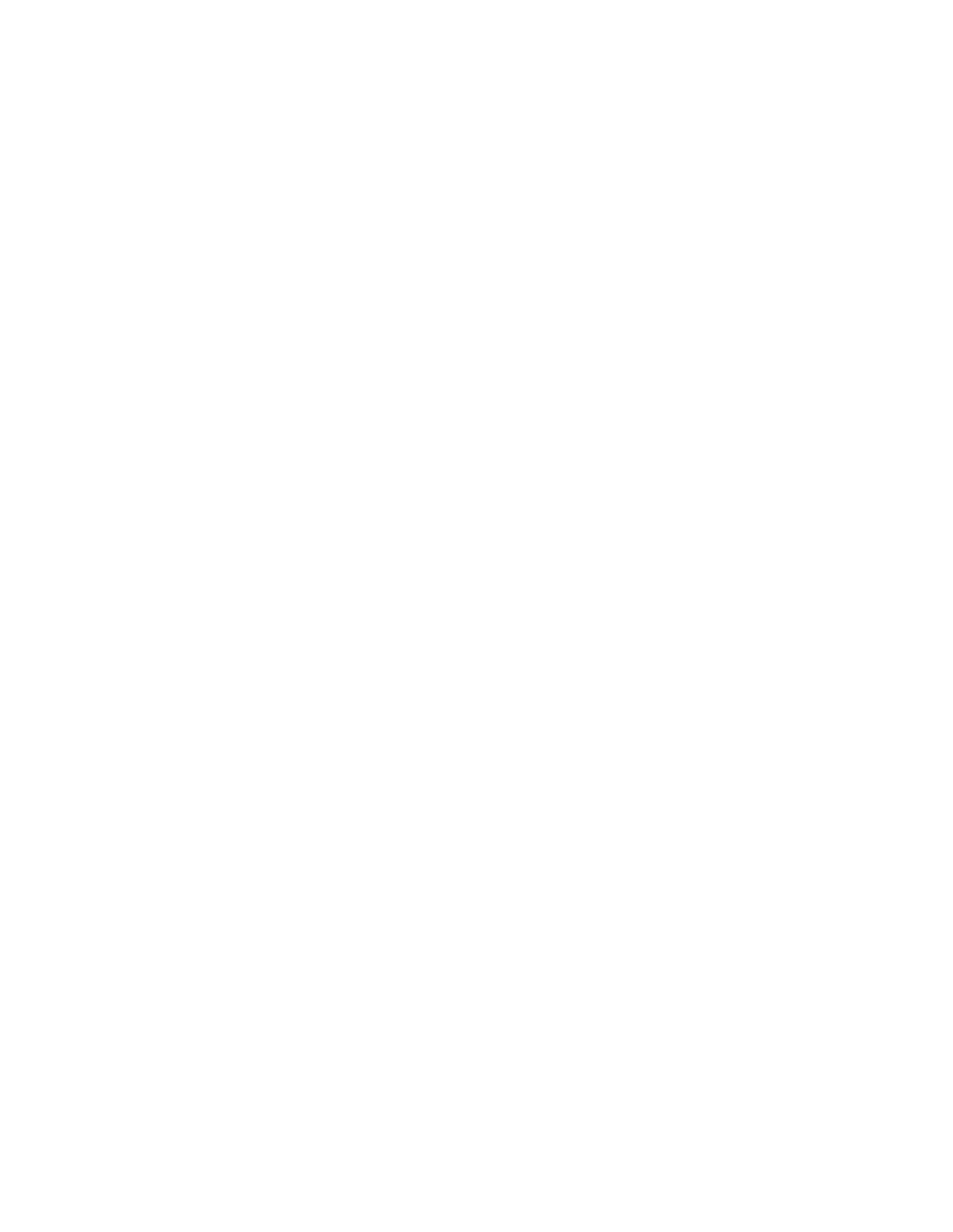**XIV on955.]**

# *(Sections- 20-26.)*

20. If after the issue of shares under sub-section (2) of scetion 19, ihe Corporation requires any further capital, ihe Corporation may, with the previous sanction of Ihe SLate Government, raise such additional capital by the issue of new shares and ihe provisions of sub-seeiions (3), (4), (5) and (6) of section J 9 shall apply *mutatis mutandis* to such shares.

21. The shares of the Corporation shall be guaranteed by the State Government as to the payment of the principal and as to the payment of annual dividend at such rate not being less than five *per cent, per annum* or more than seven *per cent, per annua* i, as may be fixed by the State Government by notification published in the *Official Gazette* at the time of issuing ihe shares.

22. (1) The Corporation may, with the previous approval or the State Government, borrow money in the open market or otherwise '[for canying out the purposes of this AcL.]

(2) Money borrowed under sub-section (1) by the Corporation shall be guaranteed by the State Government as lo the repayment of the principal and the payment of interest al such rate not being less than four *per cent, per annum* as the State Government may, on the recommendation of ihe Corporation, fix at the time ihe money is borrowed.

23. All receipts of the Corporation shall be carried into its general fund and all payments by the Corporation shall be made therefrom.

24. The Corporation shall make suitable grants lo the Board or Boards for executing the schemes entrusted lo ihe Board or Boards.

25. The Corporation shall pay dividends on shares at such rate as may from lime to time be fixed by the Slate Government under section 21 and subject to any general limitations which may be imposed by Ihe State Government, and the payment of such dividend shall be deemed lo be a part of the expenditure of the Corporation.

26. (I) The Corporation shall make such provisions for reserve and other specially denominated funds as the Slate Government may from time to lime dircet.

(2) The management of ihe funds referred lo in sub-seclion (1), the sums to be carried from time lo time to the credit thereof and the application of the money comprised therein shall be determined by the Corporation.

**'These words within the square brackets were substituted for the worcls Tor the purpose of raising its working capital," by £, 3 ofthi West Bengal Development Comnminv I AnKridmenO**

**Additional capital.**

**Guarantee by Slate Govern menl to icspcct ofsharcs.**

**Borrowing by the Corporation.**

**Receipts into and payments from ihe general fund of the Corporation.**

**Grants to Board or Boards.**

**Dividends on shares.**

**Reserve and other funds.**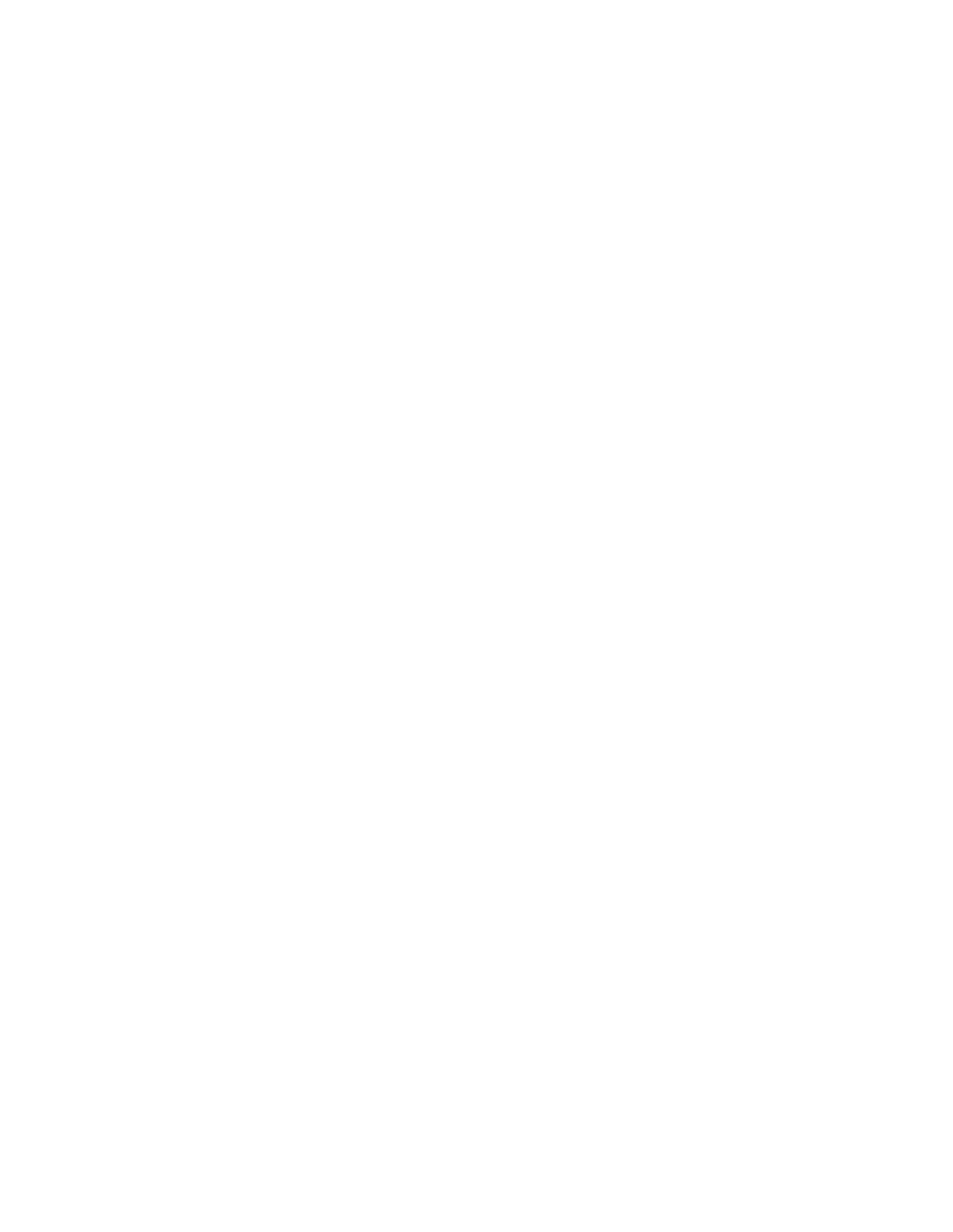# [West Ben. Act *The IVcjf Bengal Development Corporation Act, 1954. (Sections 27-30.)*

(3) None of the funds referred lo in sub-section (1) shall be utilised for any purpose not connccicd with the functions of Ihe Corporation without ihc previous approval of the Slate Government.

27. The Corporation shall have power to spend such sums as il thinks fit on objects authorised under ihis Act and such sums shall be treated as expenditure payable oul of the general fund of the Corporation or the funds referred to in sub-scction (1) of section 26, as the case may be.

28. (1) The Corporation shall, by sueh date in each year as may be prescribed, prepare and submit to the Stale Government for approval the budget for the next financial year showing the estimated receipts and expenditure during that financial year in such form as may be prescribed.

(2) The Corporation may sanction any ^appropriation within the gran l from one head of expenditure to another or from a provision made Tor one scheme to that in respect of another, subject lo the condition thai ihe aggregate of the grant is not exceeded.

(3) The Corporation may, within such limits and subject to such conditions as may be prescribed, incur expenditure in excess of the limil provided in the budget approved by the Slate Government under any head of expenditure or in connection with any particular scheme.

(4) A copy of the budget shall be placed before ihe State Legislature as soon as may be after the same is prepared.

29. (1) The Corporation shall cause to be maintained books of account and other books in relation lo ils accounls in such form and in such manner as may be prescribed.

(2) The accounts of ihe Corporation shall be audited by ihe Auditor appointed by llie Slate Government in this behalf at such limes and in sueh manner as may be prescribed.

(3) As soon as the accounts of ihc Corporation have been audited, the Corporation shall send a copy thereof together with a copy of the report of the Auditor thereon to the State Government.

30. The Stale Government may issue to the Corporation general instructions to be followed by the Corporation and such instructions may include directions relating to the recruitment, the conditions of service and training of ils employees, the wages to be paid to ihc employees, the reserves to be maintained by it and the disposal of its properly, movable or immovable, and ihe Corporation shall be bound to follow such

**Audi! by Auditor appointe d by Si ale Govern me ru.**

Power **orSiaw**  Covenmx'iii lo issue inslruciions.

**HuJm:!.**

E\pindiiun; from ihc funds.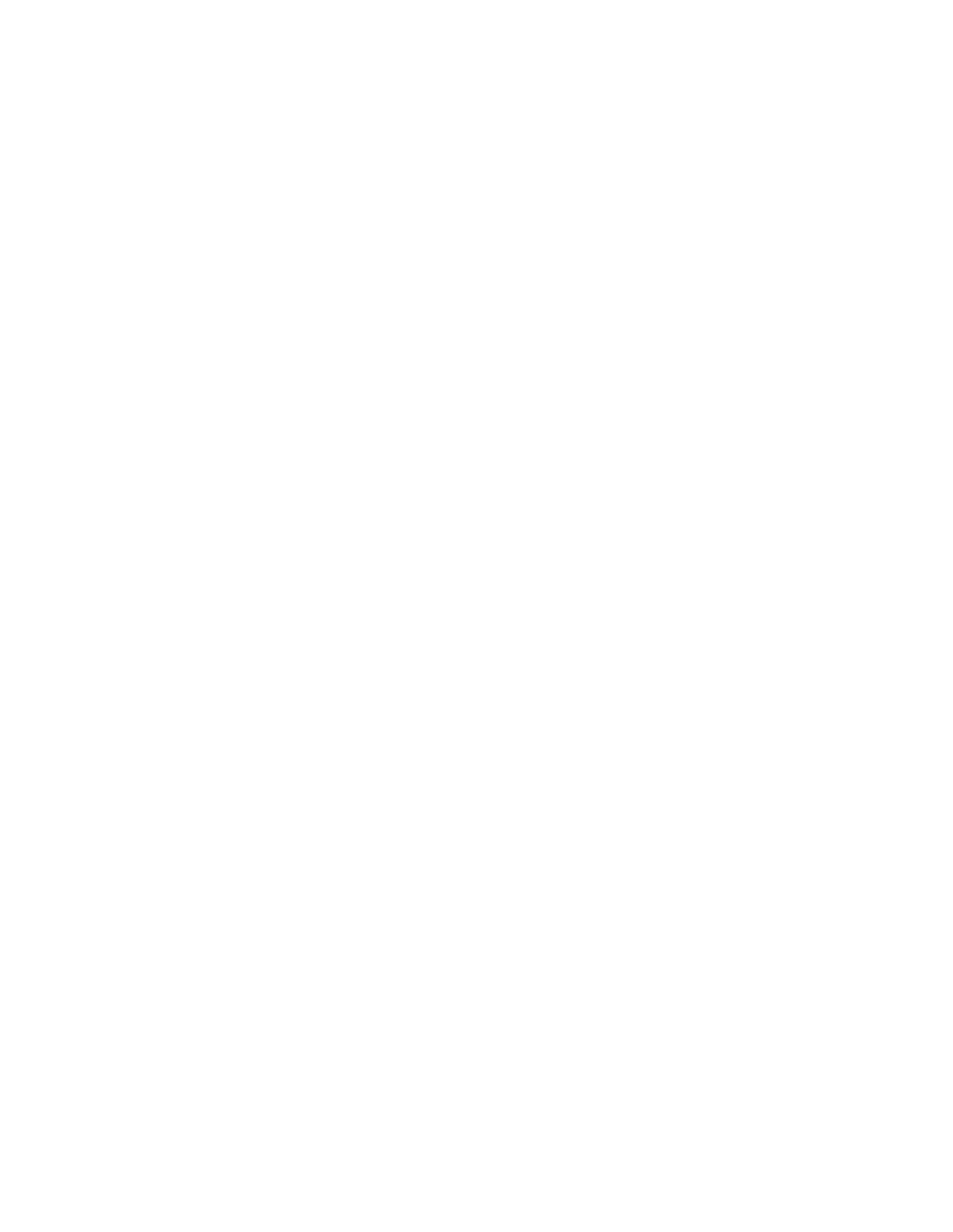#### XIV of 1955,] *The West Bengal Development Corporation Act, 1954. (Sections 3J, 32.)*

31. (1) The Corporation shall furnish to the State Government such returns, statistics, accounts and other information with respect to its property of activities or in regard to any proposed scheme as the State Government may from time lo lime require.

(2) Tlie Corporation shall also furnish to the State Government an annual report on ils working as soon as may be after the end or each year and a copy of the annual report shall be placed before the State Legislature as soon as may be after il is received by the State Government.

32. (1) If the Stale Government is of opinion that the Corporation or a Board established under ihis Act is unable to perform or has made default in lite performance of the duties imposed upon it by or under the provisions of this Act or has exceeded or abused its powers, the Stale Government may, by notification in the *Official Gazette,* supersede the Corporation or the Board for such period as may be specified in the notification:

Provided that before issuing a notification under this sub-section the Slate Government shall give a reasonable time to the Coiporation or the Board lo show cause why il should not be superseded and shall consider ihe explanations and ihe objections, if any, of the Corporation or the Board.

(2) Upon the publication or a notification under sub-section (1) superseding the Corporation or a Boardô.

- (a) all the members of the Corporation or ihe Board shall as from the dale of supersession vacate their offices as such members;
- (b) all the powers and duties which may by or under ihe provisions of this Act or of any other law be exercised or performed by or on behalf of ihe Corporation or the Board shall during the period of supersession be exercised and performed by such person or persons as ihe State Government may direct;
- (c) all property vested in the Corporation shall during the period of supersession vest in ihe Stale Government.

(3) On the cxpiraiion of the period of supersession, as specified in the notification issued under sub-seclion(l), the State Government may-

- fa) extend the period of supersession for such further term as it may consider necessary, or
- (b) reconstitute the Corporation or (he Board in the manner provided in this Act for establishing the Corporation or a Board.

**Furnishing of returns, clc.**

**Supersession oflhc Corpora i ion or of the Boards.**

539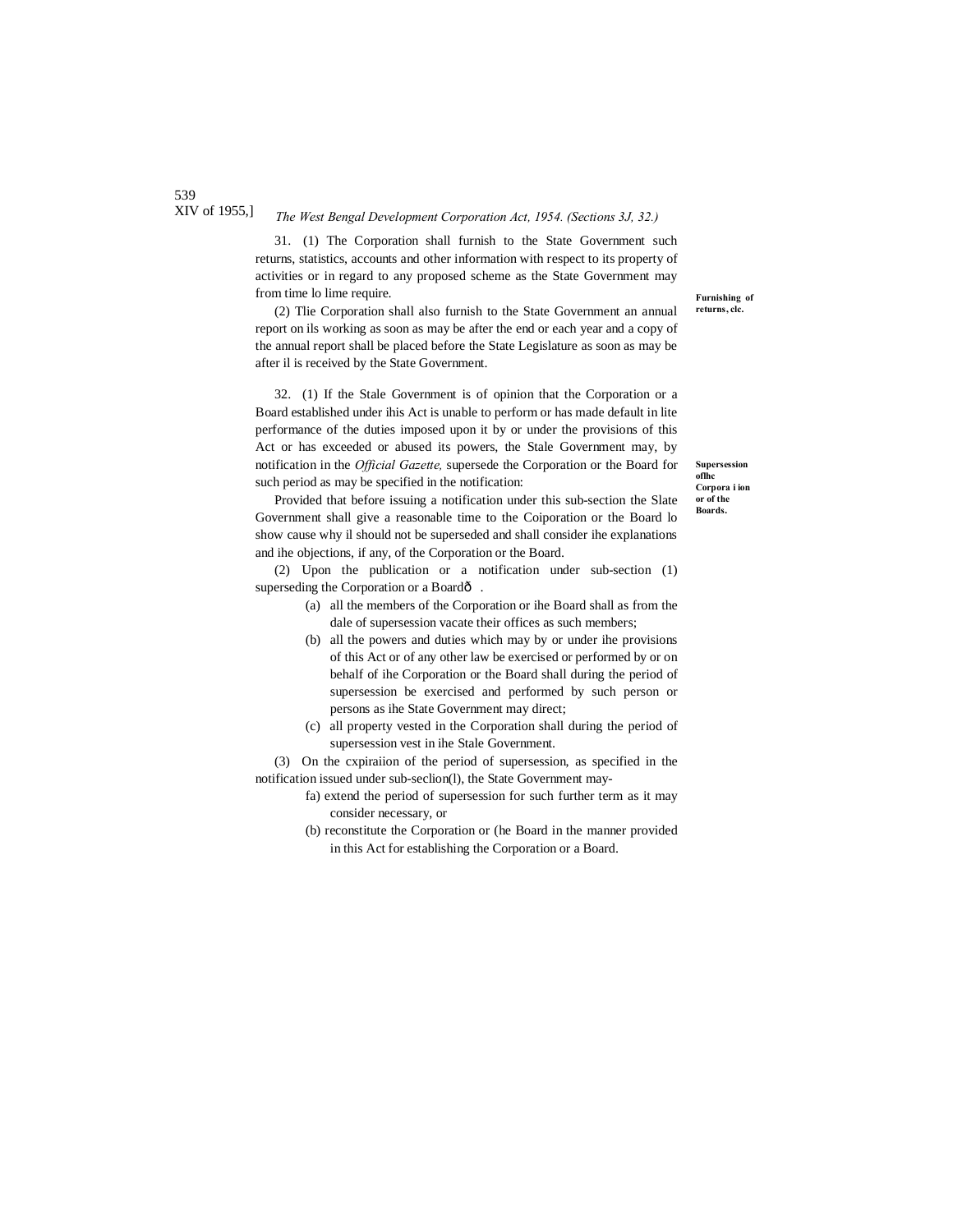# *F* - The West Seagal Development Corporation Act, 1954.<br> **E** -  $V - E$ .

**[West Ben. Act**

# *(Sections 33-35.)*

33. No provision of any law relating lo ihe winding up of companies or corporations shall apply to Ihc Corporation and Ihc Corporation shall not be placcd in liquidation save by order of the Slalc Government and save in such manner as may be directed by the Slate Government..

34. The provisions of this Act shall have effect nouvithsianding anything lo the contrary contained in any other law for ihc lime being in forcc, and ihe Slate Government may delegate lo the Corporation such of its powers or duties, or vesi it with such powers and duties exercisable by local bodies, under any local or spccial Law, in connection with the execution of schemes undertaken by the Corporation, as the State Government thinks fit.

### **Liquidation ufijjc Corporation**

540

35. (1) The Stale Government may, by notification in the *Official Gazette,* make rules<sup>1</sup> to give effect lo ihe provisions of this Act.

(2) In particular and without prejudice lo the generality of ihe foregoing power, such rules may provide for all or any of the following matters, namely, $\hat{o}$ 

- (a) ihe conditions and manner of appointment of members of die Corporation, the representation in the Corporation of the State Government and where shares are issued to other parties under section 19 or section 20, the representation of such share-holders and generally all matters relating lo the constitution of Ihe Corporation;
- (b) Ihe remuneration, allowance or fees to be paid to the members of the Corporation;
- (c) the lerm of officc of members of the Corporation and ihe manner of filling casual vacancies among such members;
- (d) the number of the members necessary to cons titu tea quorum at a meeting of ihe Corporation;
- (c) the conditions of appointment and service and the scales of pay or the Administrative Officer and the Chief Accounts Officer;
- (f) the manner in which the shares of (he Corporation shall be allotted, transferred or redeemed;

**'For nil is nude in exercise of the power conferred by (his section and called the Wcsi Bengal Development Corporation Rules, 1956,** *set* **Notification No. 6992/2A-23/55, dated the 9<h August, 1956, published in the** *Calcutta Gazette,* **doled thc23rd August, 1956, Pan I, pages 3225- 3234 as subsequently amended from time to time.**

**Acl Lo override other laws. Delegation of ppivcm and duties oflhcSlalc Covummcnl and of Ihc local bodies in connection wi I h schemes undertaken by**

**Coqwnuion.** 

**Rules.**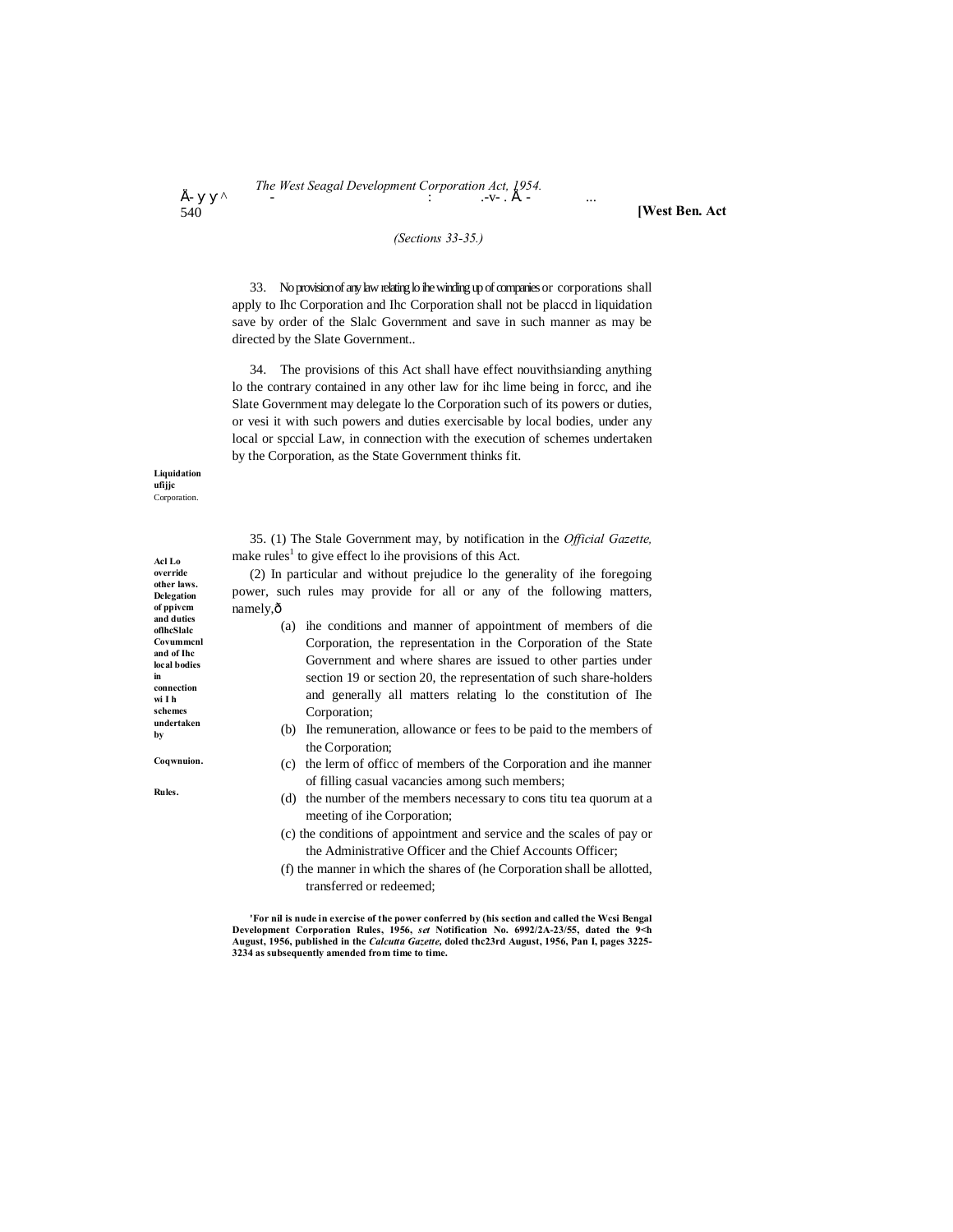# *(Section 36.)*

- (g) the manner in which Lhc net profits of the Corporation shall be utilised;
- (h) the date by which and ihe form in which the budget shall be prepared and submiited in each year and the limits and conditions under which the Corporation may incur expenditure in excess of the limit provided in the budgel under section 28;
- (i) the form and the manner in which the accounts of the Corporation shall be maintained;
- (j) the lime ai which and ihe manner in which the accounts of the Corporation shall be audited;
- (k) ihe Form in which returns, statistics and reports shall be submitted under section 31;
- (I) any other matter which has to be or may be prescribed.

36. (1) The Corporation may, with ihe previous sanction of the Slate Regulations. Government, make regulations not inconsistent with this Act and the rules made thereunder for the administration of the affairs of Ihe Corporation.

(2) In particular and without prejudice to (he generality of the foregoing power, such regulations may provide for all or any of the following mailers, namely, $\hat{o}$ 

- (a) the time and place of meetings of the Corporation and ihe procedure to be followed in regard lo transact ion of business ni such mcciings;
- (b) ihe conditions of appointment and service and [he scales of pay of officers and servant or the Corporation o[her [lian [lie Administrative Officer and the Chief Accounts Officer.

**'For S ia« men L of Objects an J Reasons,** *ste* **the** *Calcutta Gazette, Extraordinary,* **dated the 12th March. 1954, Pi. IVA, page 320; for proceedings of the West Bengal Legislative Assembly, j« the proceedings of the meetings of llic Wesi Bengal Legislative Assembly held onlhe21s(. 22nd. 23rd.29th and 30lh September. 1954and the9lh and lOlh February, 1955; and for procccdi ngs of the West Be n gal Legislative Council.** *see* **the procecd ings of the mccti ngs □fthc Wesi Bengal Legislative Council held on the 23rd February and the 1st March, 1955.**

**This A**CL **was brought into farce with efTeet from ihc 1st December,** *1955, vide*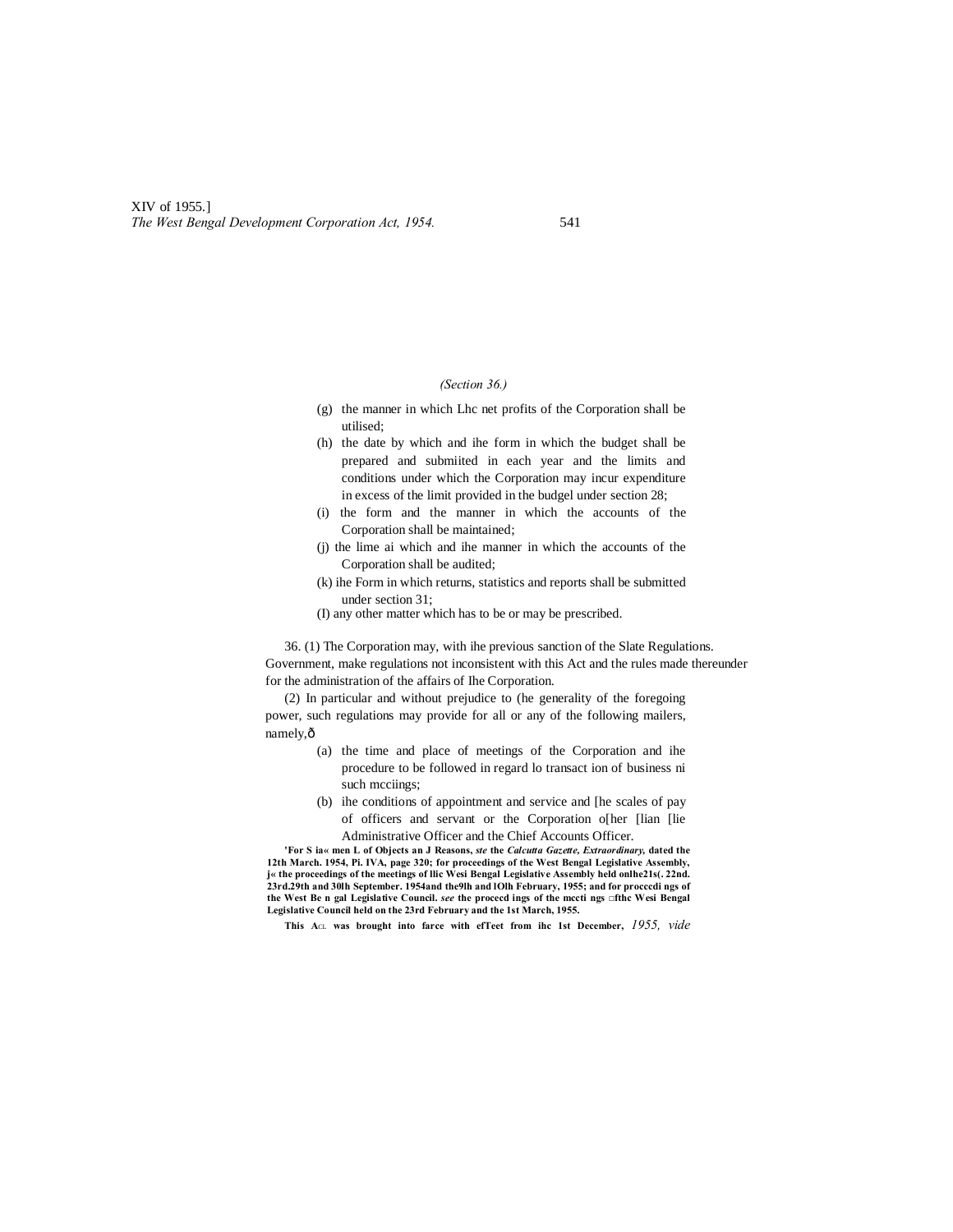**Notification No. 775B/2C-2Q/55. dated the 28th November, 1955, published in the** *Calcutta Gazelle, Extraordinary-.* **dated the Isl December, 1955, Pt. I, page 2189.**

**'For Notification relating** TO **establishment of "The West Bengal Deve lopine n I Corporation".** *see* **notification No. 7D66/2C-20/55. dated 11.8.56, published in the** *Calcutta Gazette* **of 1956, Pan], page 3263,**

(2) The Corporation may appoint such other officer and servants as it considers necessary for the efficient performance of its functions.

(3) The conditions of appointment of officers and servants and the scales of pay of the officer and servants of the Corporation shall—

- (a) as respect the Administrative Officer and the Chief Accounts Officer be such as may be prescribed; and
- (b) as respect Che other officers and servants be such as may, subject to the approval of the Stale Government, be determined by regulations made under this Act.

(4) The Administrative Officer shall be the Executive Head of the Corporation and all other officers and servants of the Corporation shall be subordinate to him.

(5) The Chief Accounts Officcr shall have the right to record his views on every proposal involving expenditure from the funds of the Corporation prior to the consideration of such proposal by the Corporation.